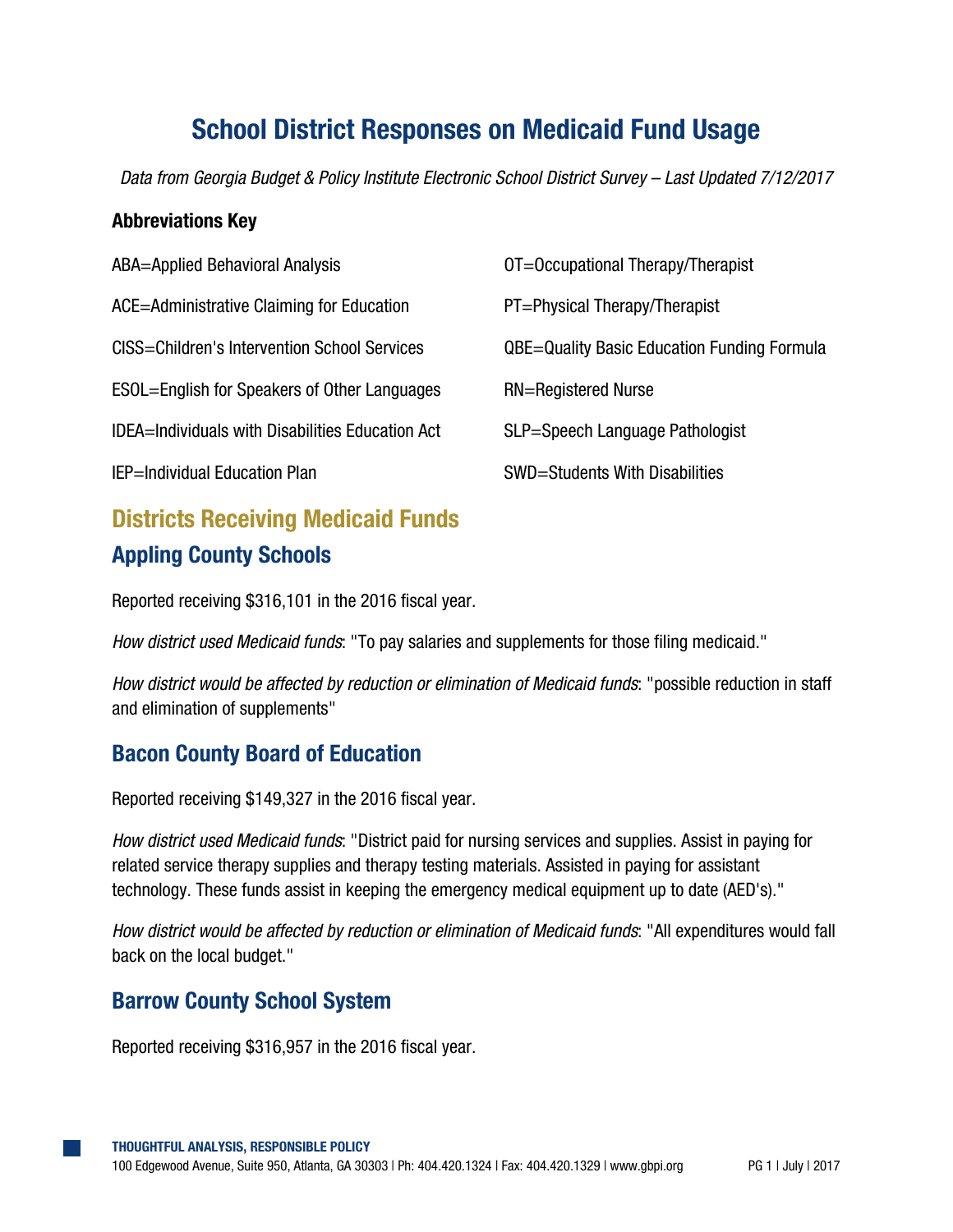*How district used Medicaid funds*: "Medicaid funds were used to provide one-on-one nursing services, behavior therapy services, purchase equipment for students with physical needs and some web-based programs for supplemental supports for student with low cognitive abilities."

*How district would be affected by reduction or elimination of Medicaid funds*: "If we did not have Medicaid funds, these services and equipment would have to come from federal IDEA funds, thus reducing the number of paraprofessionals that are able to support students with disabilities in the general education classroom who are paid for with IDEA funds."

## **Berrien County Board of Education**

Reported receiving \$140,613 in the 2017 fiscal year.

*How district used Medicaid funds*: "Services to students for Occupational therapy, physical therapy and nursing supplies"

*How district would be affected by reduction or elimination of Medicaid funds*: "We wouldn't be able to provide mandated services to students with disabilities."

## **Bibb County School District**

Reported receiving \$359,907 in the 2016 fiscal year.

*How district used Medicaid funds*: "To support our Special Needs students; particularly those with speech challenges."

*How district would be affected by reduction or elimination of Medicaid funds*: "We would not be able to effectively serve as many students."

## **Bleckley County Schools**

Did not report additional data.

#### **Brantley County Schools**

Reported receiving \$234,215 in the 2017 fiscal year.

*How district used Medicaid funds*: "To pay for contracted services (OT, PT, and Speech ). nurse salaries and materials and supplies needed to meet student's needs"

*How district would be affected by reduction or elimination of Medicaid funds*: "Services for students would be drastically impacted for our small rural community and possibility of raising local taxes due to not wanting to cut jobs."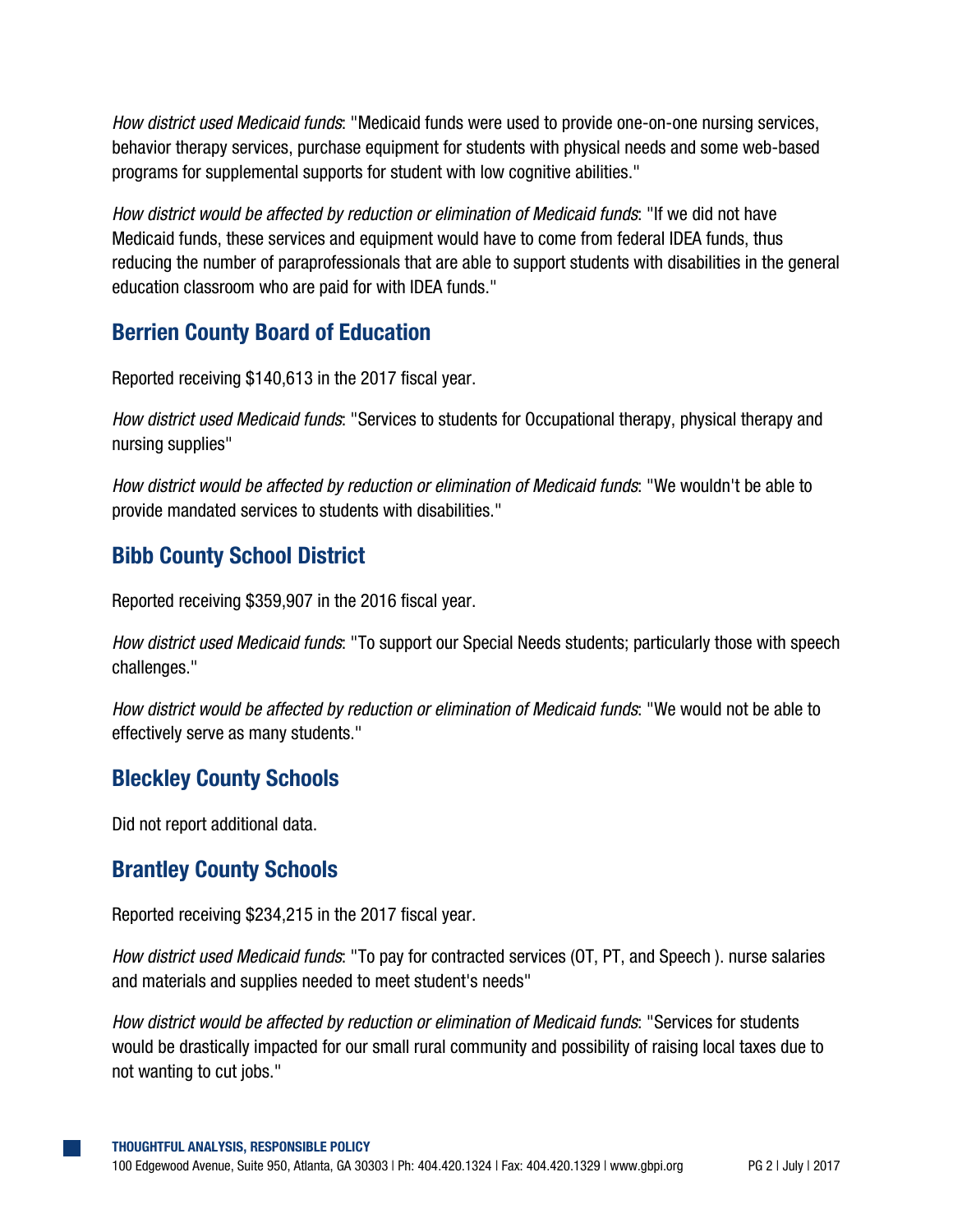## **Brooks County Schools**

Reported receiving \$244,252 in the 2016 fiscal year.

*How district used Medicaid funds*: "To provide our system's disabled students with additional quality services, such as: occupational therapy, physical therapy, and speech language pathology."

*How district would be affected by reduction or elimination of Medicaid funds*: "Refinancing Medicaid would put our district under significant budgetary strains and would have adverse implications on our disabled students who need additional services funded with the Medicaid funds our district receives."

## **Bryan County School District**

Did not report dollar amount received.

*How district used Medicaid funds*: "As a local funding source. Medicaid funds are not specifically tracked and budgeted by source."

*How district would be affected by reduction or elimination of Medicaid funds*: "Of our FY18 budgeted revenues, Medicaid funds are not a significant part of our local funds."

## **Bulloch County Schools**

Reported receiving \$254,289 in the 2017 fiscal year.

*How district used Medicaid funds*: "We have full time RN's in each of our 15 schools."

*How district would be affected by reduction or elimination of Medicaid funds*: "Yes. We may not have the funds to keep all of our nurses at full time in each of our 15 schools."

#### **Calhoun City Schools**

Reported receiving \$91,679 in the 2017 fiscal year.

*How district used Medicaid funds*: "We use Medicaid funds to help supplement the cuts in IDEA funding by allowing purchases for materials, equipment and other needs of our students with disabilities. Medicaid funds are also used to address the needs for all at risk students. We have used medicaid to fund remediation programs, universal screening tools, supplies and programs for economically disadvantaged and ESOL students."

*How district would be affected by reduction or elimination of Medicaid funds*: "It would vastly affect our ability to meet our at-risk and disabled learners needs."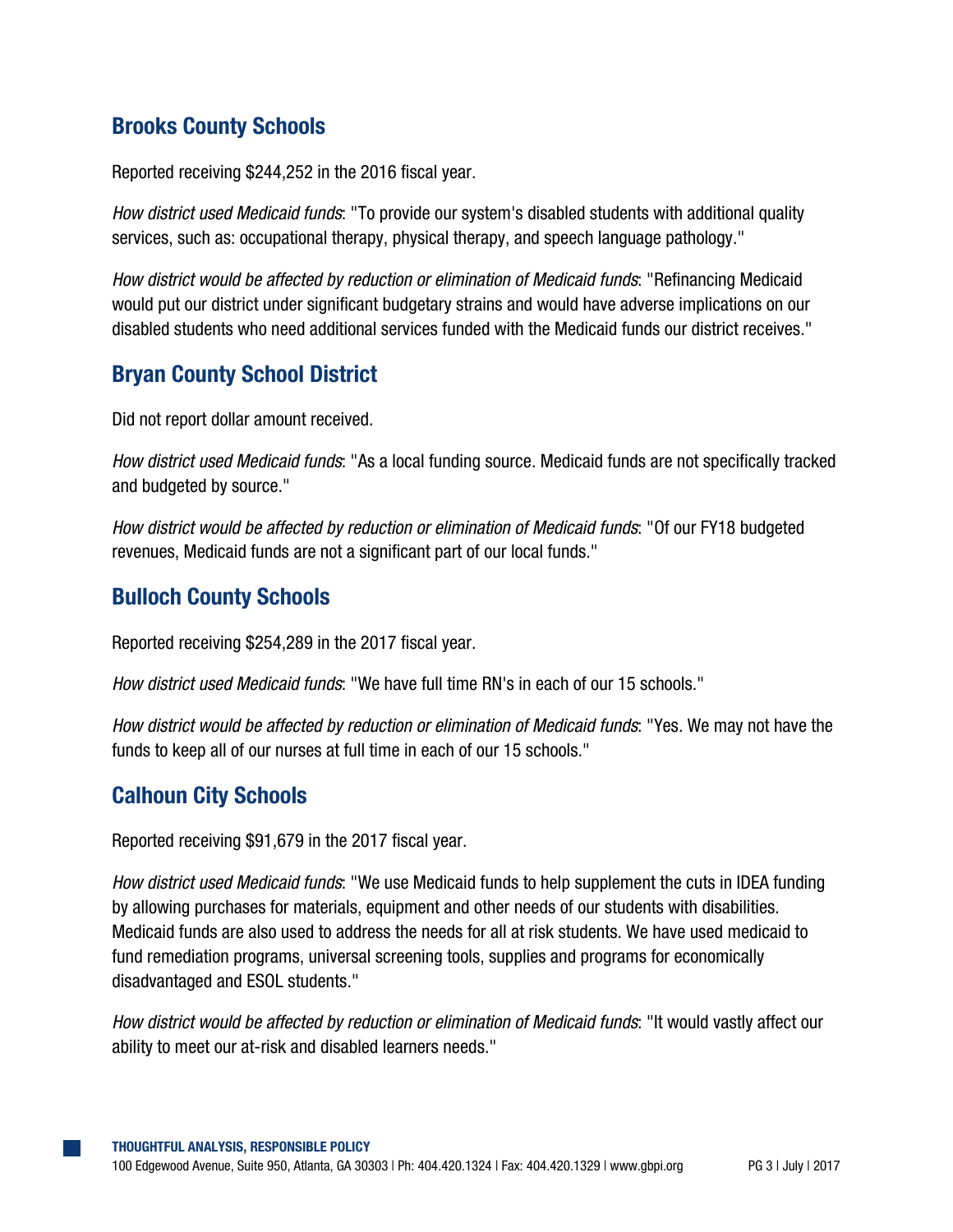## **Camden County Schools**

Reported receiving \$154,511 in the 2017 fiscal year.

*How district used Medicaid funds*: "The funds are used to supplement services offered to students."

*How district would be affected by reduction or elimination of Medicaid funds*: "Anytime grants are eliminated or reduced, it places additional expenditures on the general fund. In the event the general fund can not sustain additional increase, the supplemental services would be eliminated or reduced."

#### **Candler County Board of Education**

Reported receiving \$59,141 in the 2016 fiscal year.

*How district used Medicaid funds*: "Funds were primarily used for contracted OT, PT, and ABA services. In addition, funds were utilized to pay Medicare filing fees."

*How district would be affected by reduction or elimination of Medicaid funds*: "Some of our services mentioned above may have to be reduced or eliminated if funding was not available."

#### **Charlton County Schools**

Reported receiving \$21,000 in the 2017 fiscal year.

*How district used Medicaid funds*: "fund special services"

*How district would be affected by reduction or elimination of Medicaid funds*: "hurt the program we use to offset funding"

#### **Cherokee County School District**

Reported receiving \$802,459 in the 2017 fiscal year.

*How district used Medicaid funds*: "Revenue was recorded to the General Fund to reimburse the School District for services provided to Medicaid eligible students with disabilities."

*How district would be affected by reduction or elimination of Medicaid funds*: "It would reduce the amount of funds available for every day expense, including salaries and benefits. Without reimbursement of expenditures from Medicaid, local property tax digest funds would have to be used to provide medical services to students with disabilities. Federal and state funds for SWD are intended to provide educational services to students; however, Cherokee County School District expends over \$1 Million annually on medical services, all of which would have to be paid with local funds if Medicaid reimbursement were reduced or eliminated."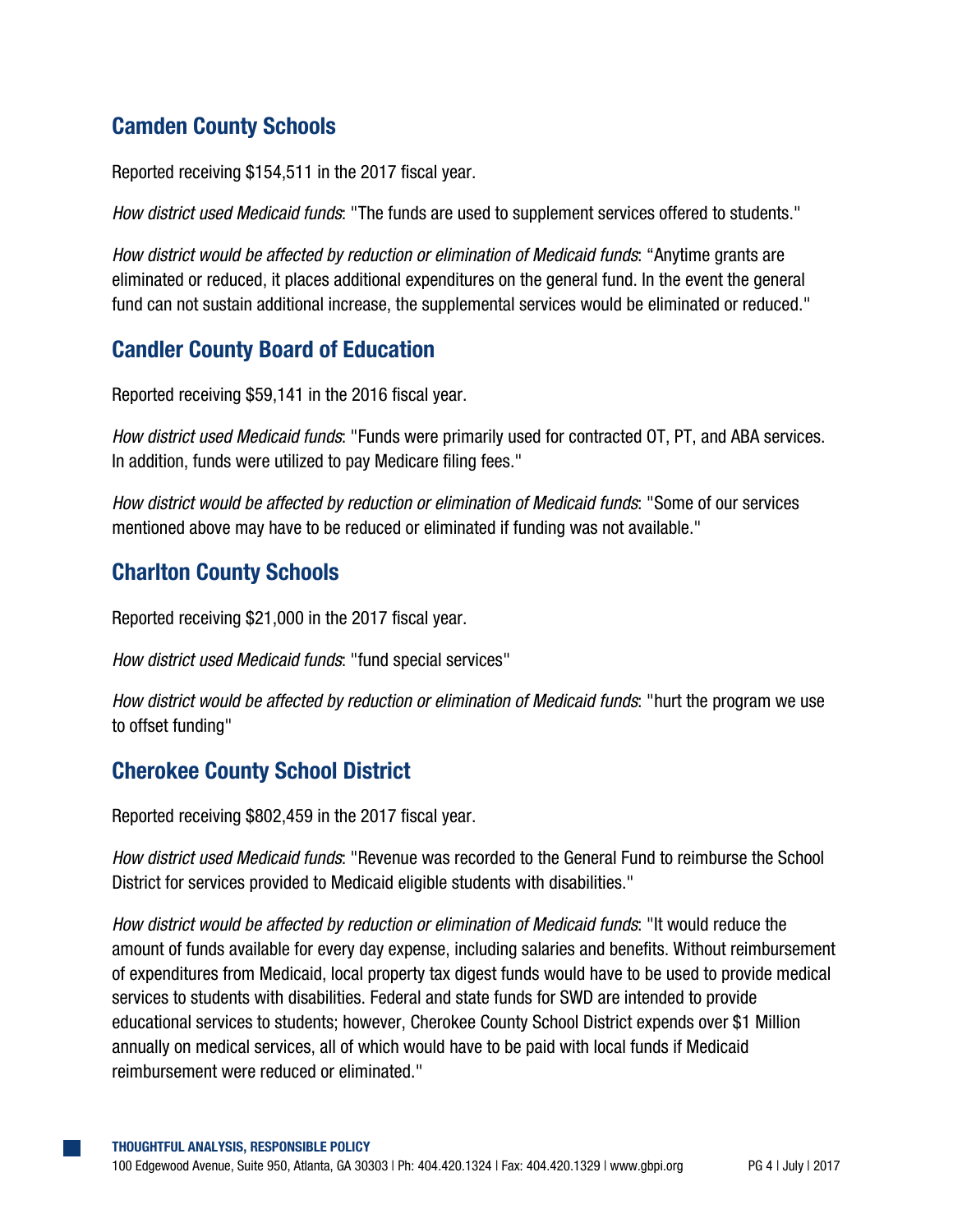## **Clarke County School District**

Reported receiving \$87,557 in the 2016 fiscal year.

*How district used Medicaid funds*: "Payments to Medical providers"

*How district would be affected by reduction or elimination of Medicaid funds*: "This cost would be covered by the General Fund"

#### **Cobb County School District**

Reported receiving \$1,260,384 in the 2016 fiscal year.

*How district used Medicaid funds*: "Funds were used in the District's general fund."

*How district would be affected by reduction or elimination of Medicaid funds*: "Loss of \$1.2 million to \$500,000 (estimated) annually"

#### **Coffee County School System**

Reported receiving \$385,500 in the 2017 fiscal year.

*How district used Medicaid funds*: "The funds are used to help fund speech teachers, nurses, and therapist."

*How district would be affected by reduction or elimination of Medicaid funds*: "This would impact the number of speech teachers, nurses and therapist that would be hired."

#### **Cook County Schools**

Reported receiving \$322,297 in the 2017 fiscal year.

*How district used Medicaid funds*: "We use these funds to pay our OT/PT and our SLP salaries"

*How district would be affected by reduction or elimination of Medicaid funds*: "It would become a local burden and our kids would not be served as effectively as they are now."

#### **Coweta County School System**

Reported receiving \$445,000 in the 2017 fiscal year.

*How district used Medicaid funds*: "Medicaid reimbursements occur through the ACE and CISS program through the GA Department of Community Health. Reimbursements were placed in the general fund and used as reimbursement for salaries and benefits paid by our school district for services rendered."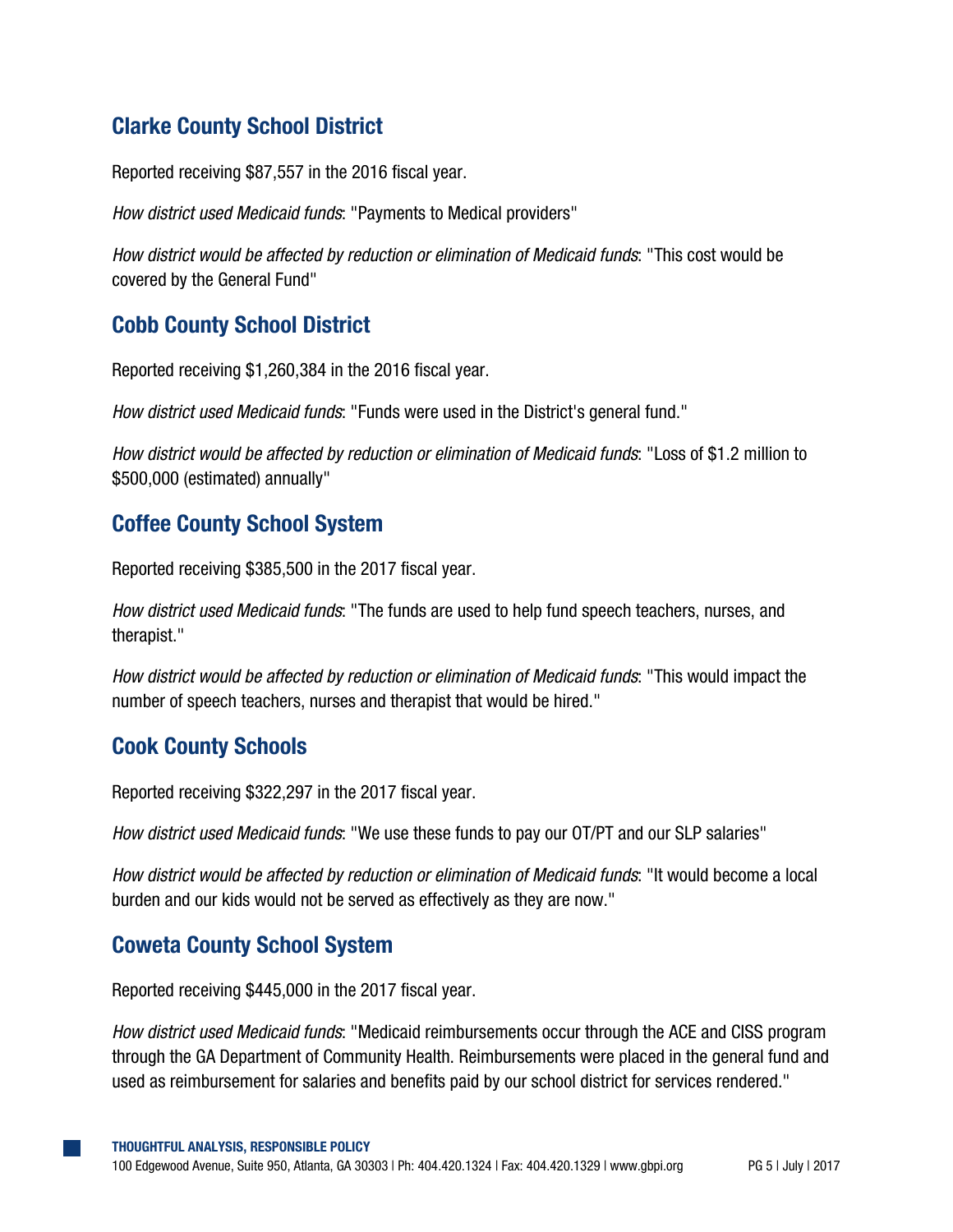*How district would be affected by reduction or elimination of Medicaid funds*: "A portion of the operating expenses would have to be reduced to offset the elimination of funds."

#### **Dade County Schools**

Reported receiving \$61,829 in the 2016 fiscal year.

*How district used Medicaid funds*: "For General fund obligations for instruction and intervention."

*How district would be affected by reduction or elimination of Medicaid funds*: "Dade County operates close to the budget due to years of funding cuts and loss of revenues. Elimination of the Medicaid funds would impact the services provided to our student populations and could bring about a need for an increase in millage rate."

#### **Dalton Public Schools**

Reported receiving \$167,658 in the 2016 fiscal year.

*How district used Medicaid funds*: "Medicaid funds supplement the payroll and contract costs of special education services - specifically speech, occupational therapy, physical therapy, and psychology."

*How district would be affected by reduction or elimination of Medicaid funds*: "This would likely come from local funds - property tax dollars."

#### **Dawson County Schools**

Reported receiving \$106,874 in the 2016 fiscal year.

*How district used Medicaid funds:* "\*New software to track IEP's\*Supplies\*Offset expenditures that exceed state funding"

*How district would be affected by reduction or elimination of Medicaid funds*: "Eliminate programs or fund locally"

#### **Decatur County Board of Education**

Reported receiving \$317,000 in the 2016 fiscal year.

*How district used Medicaid funds*: "Pay for school nurses, occupational and physical therapy for special needs students and other services/ expenditures for special needs students not fully funded through QBE and IDEA."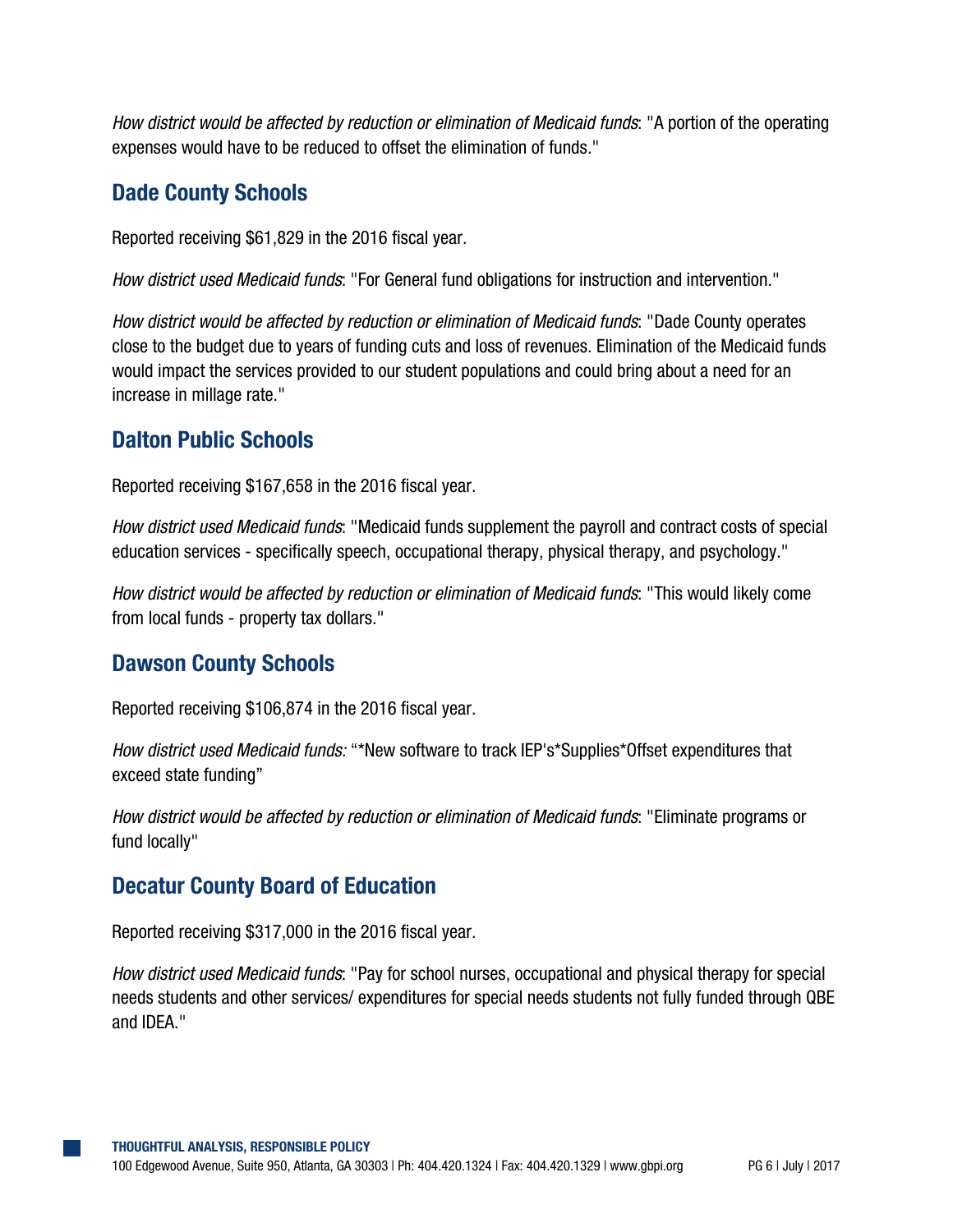*How district would be affected by reduction or elimination of Medicaid funds*: "Instead of having a nurse at each school may have to share nurses among schools and reduce services or reduce another program to fund these areas or possibly increase local property taxes."

#### **Dodge County Schools**

Did not report additional data.

## **Dooly County School District**

Reported receiving \$59,022 in the 2016 fiscal year.

*How district used Medicaid funds*: "Salaries and payments for services provided, also general funding for district."

*How district would be affected by reduction or elimination of Medicaid funds*: "Could mean major cuts to critical personnel, provided services, and general funding source."

## **Dublin City Schools**

Reported receiving \$77,224 in the 2017 fiscal year.

*How district used Medicaid funds*: "Funds were used to contract speech therapy services for students."

*How district would be affected by reduction or elimination of Medicaid funds*: "Personnel would be eliminated."

#### **Evans County Schools**

Reported receiving \$27,277 in the 2016 fiscal year.

*How district used Medicaid funds*: "Fund school nurses"

*How district would be affected by reduction or elimination of Medicaid funds*: "We would be extremely limited in providing medical support in a county that is already struggling with poverty and access to providers."

#### **Forsyth County Schools**

Reported receiving \$119,010 in the 2017 fiscal year.

*How district used Medicaid funds*: "These funds used to help pay for Professional Services, such as Comprehensive Therapy OT, PT, & SLP"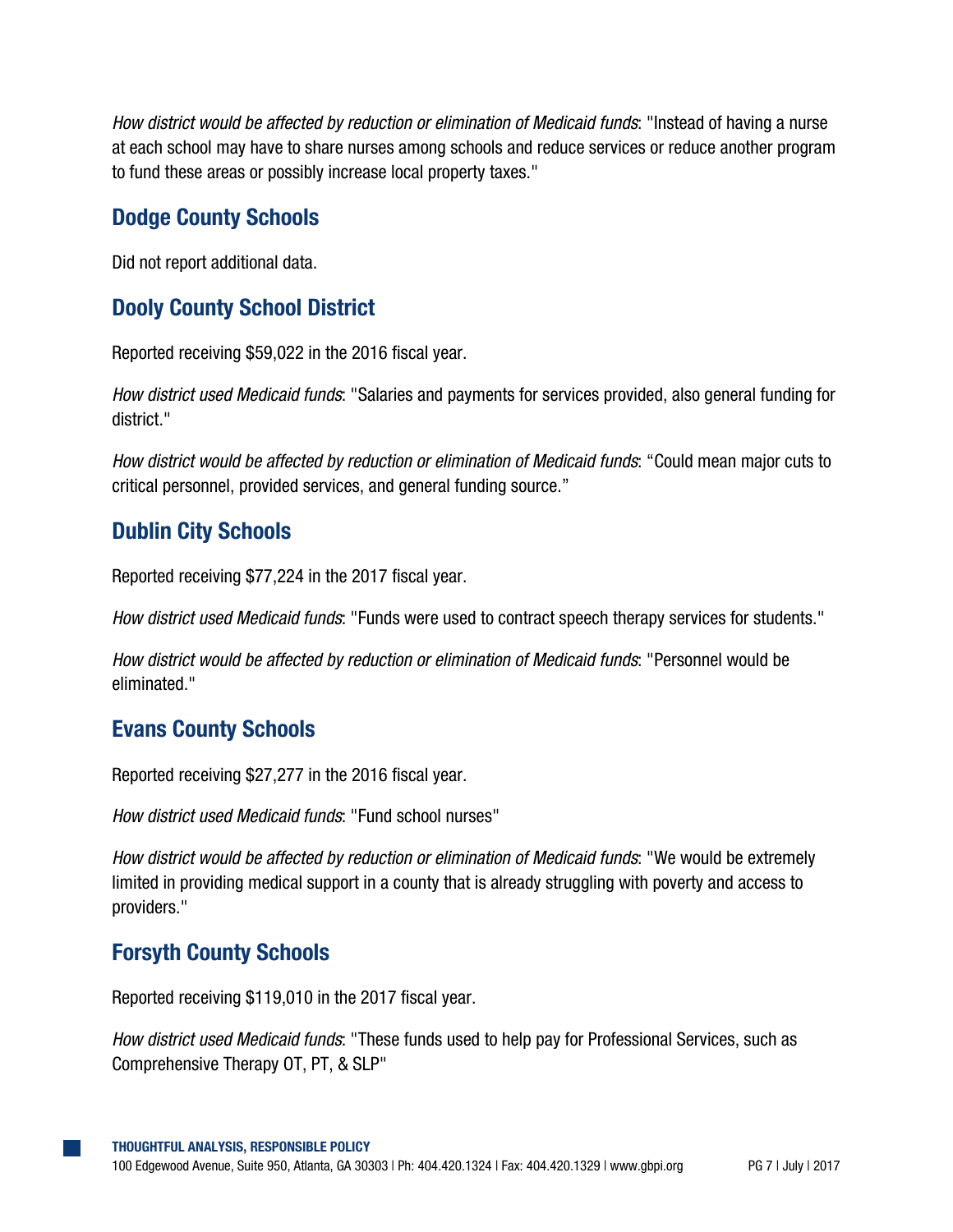*How district would be affected by reduction or elimination of Medicaid funds*: "We would have to find the replacement funds locally."

#### **Glynn County Schools**

Reported receiving \$350,000 in the 2017 fiscal year.

How district used Medicaid funds: "To help cover the cost of our nursing program. We have an RN per school."

*How district would be affected by reduction or elimination of Medicaid funds*: "We would have to use more local tax funds to cover the cost of our nursing program possible raise our Millage rate."

#### **Grady County Schools**

Reported receiving \$110,000 in the 2017 fiscal year.

*How district used Medicaid funds*: "For Physical Therapy and Occupational Therapy"

*How district would be affected by reduction or elimination of Medicaid funds*: "Funds would be required from local taxes"

#### **Habersham County School District**

Reported receiving \$156,014 in the 2017 fiscal year.

*How district used Medicaid funds*: "• To help pay for special education contracted services and teacher salaries"

*How district would be affected by reduction or elimination of Medicaid funds*: "• Negatively. Additional local funds would have to be identified and redirected from other instructional program areas."

#### **Henry County Schools**

Reported receiving \$1,593,577 in the 2016 fiscal year.

*How district used Medicaid funds*: "To supplement revenue for the general fund to assist in all expenditure areas."

*How district would be affected by reduction or elimination of Medicaid funds*: "No salary increases, possible furlough days, reduce staffing"

#### **Houston County Board of Education**

Reported receiving \$1,100,835 in the 2016 fiscal year.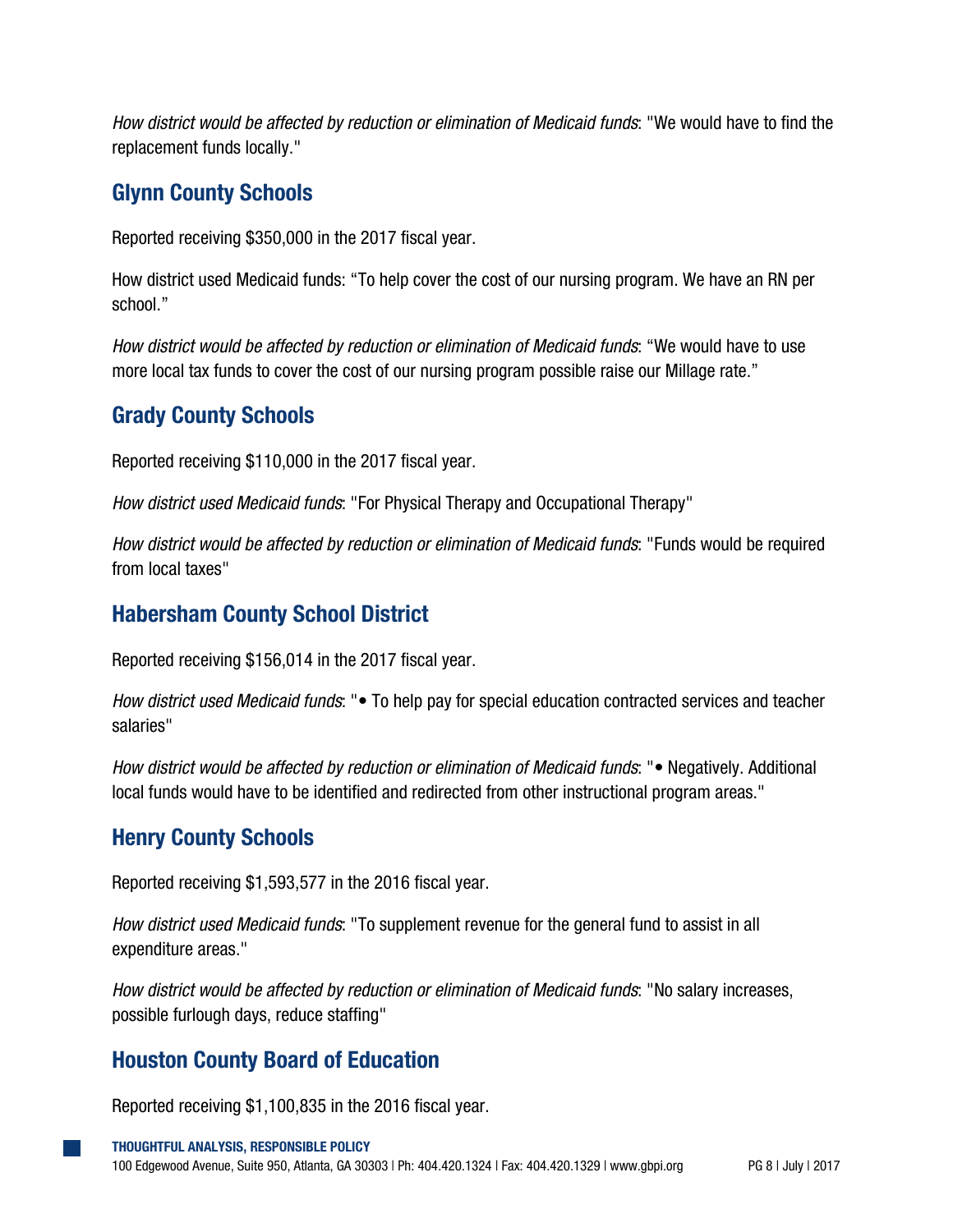*How district used Medicaid funds*: "Helped cover the additional costs associated with Special Need Students such as OT/PT, speech, etc."

*How district would be affected by reduction or elimination of Medicaid funds*: "Would be forced to seek alternative local funds to help cover these expensive programs."

#### **Jackson County Schools**

Reported receiving \$190,000 in the 2017 fiscal year.

*How district used Medicaid funds*: "Support programs limited by other funds, especially early intervention for students served through Speech Language and those with Significant Development Delays."

*How district would be affected by reduction or elimination of Medicaid funds*: "It would limit our ability to support SDD and speech language student services."

## **Jefferson City Schools**

Reported receiving \$18,260 in the 2017 fiscal year.

*How district used Medicaid funds*: "Provides additional support to special education students (i.e. equipment, devices, materials...etc)."

*How district would be affected by reduction or elimination of Medicaid funds*: "Either we would do without the additional equipment or look at local funding initiatives."

## **Jenkins County Schools**

Reported receiving \$12,947 in the 2016 fiscal year.

*How district used Medicaid funds*: "To fund therapy services"

*How district would be affected by reduction or elimination of Medicaid funds*: "Fewer therapy services"

#### **Jones County School System**

Reported receiving \$113,174 in the 2017 fiscal year.

*Did not report additional details on Medicaid fund usage.*

#### **Lamar County Schools**

Reported receiving \$103,983 in the 2016 fiscal year.

*How district used Medicaid funds*: "We used the Medicaid funds to service special needs students."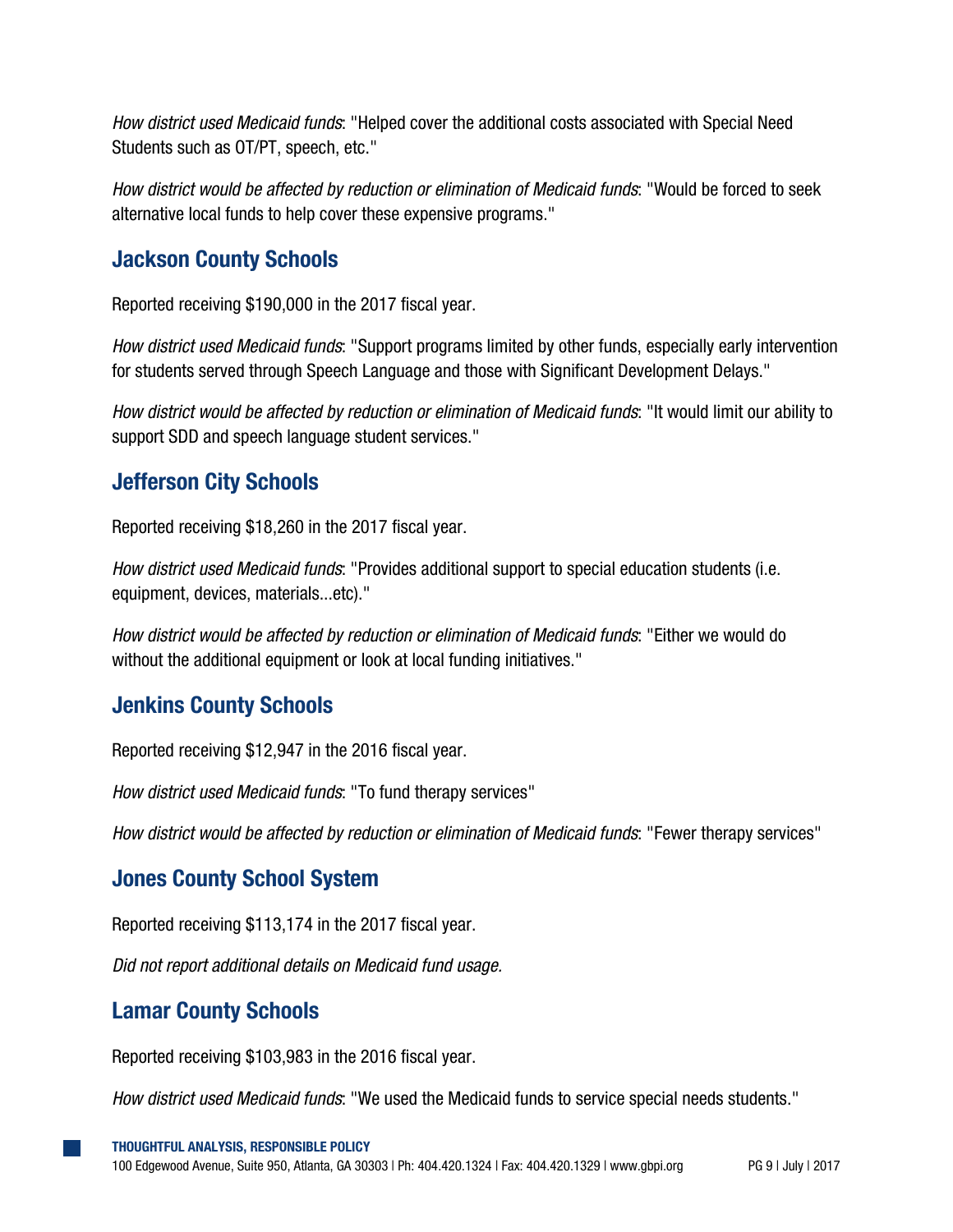*How district would be affected by reduction or elimination of Medicaid funds*: "These services would still be required, and most likely contracted out and paid out of local funding which would be strenuous"

#### **Laurens County Board of Education**

Reported receiving \$239,698 in the 2017 fiscal year.

*How district used Medicaid funds*: "Funds were used to supplement the sped program."

*How district would be affected by reduction or elimination of Medicaid funds*: "The district would supplement sped funds with general fund reserves."

## **Lee County Schools**

Reported receiving \$223,441 in the 2017 fiscal year.

*How district used Medicaid funds*: "To offset the cost of nurses at each school. The total cost of nurse salary and benefits for the system is \$403,500.00 of which the state funds \$126,408.00."

*How district would be affected by reduction or elimination of Medicaid funds*: "We would have to reconsider our ability to fund a nurse at each school."

## **Lincoln County School District**

Reported receiving \$64,514 in the 2017 fiscal year.

*How district used Medicaid funds*: "To pay for physical therapist, occupational therapist and speech pathologist"

*How district would be affected by reduction or elimination of Medicaid funds*: "Our students' services would be reduced or we would have to eliminate a classroom teaching position"

## **Long County School District**

Reported receiving \$18,000 in the 2017 fiscal year.

*How district used Medicaid funds:* "Medicaid funds are utilized for contracted supplemental services for Students with Disabilities."

*How district would be affected by reduction or elimination of Medicaid funds*: "Contracted supplemental services may have to be reduced."

#### **Lowndes County School System**

Reported receiving \$200,529 in the 2016 fiscal year.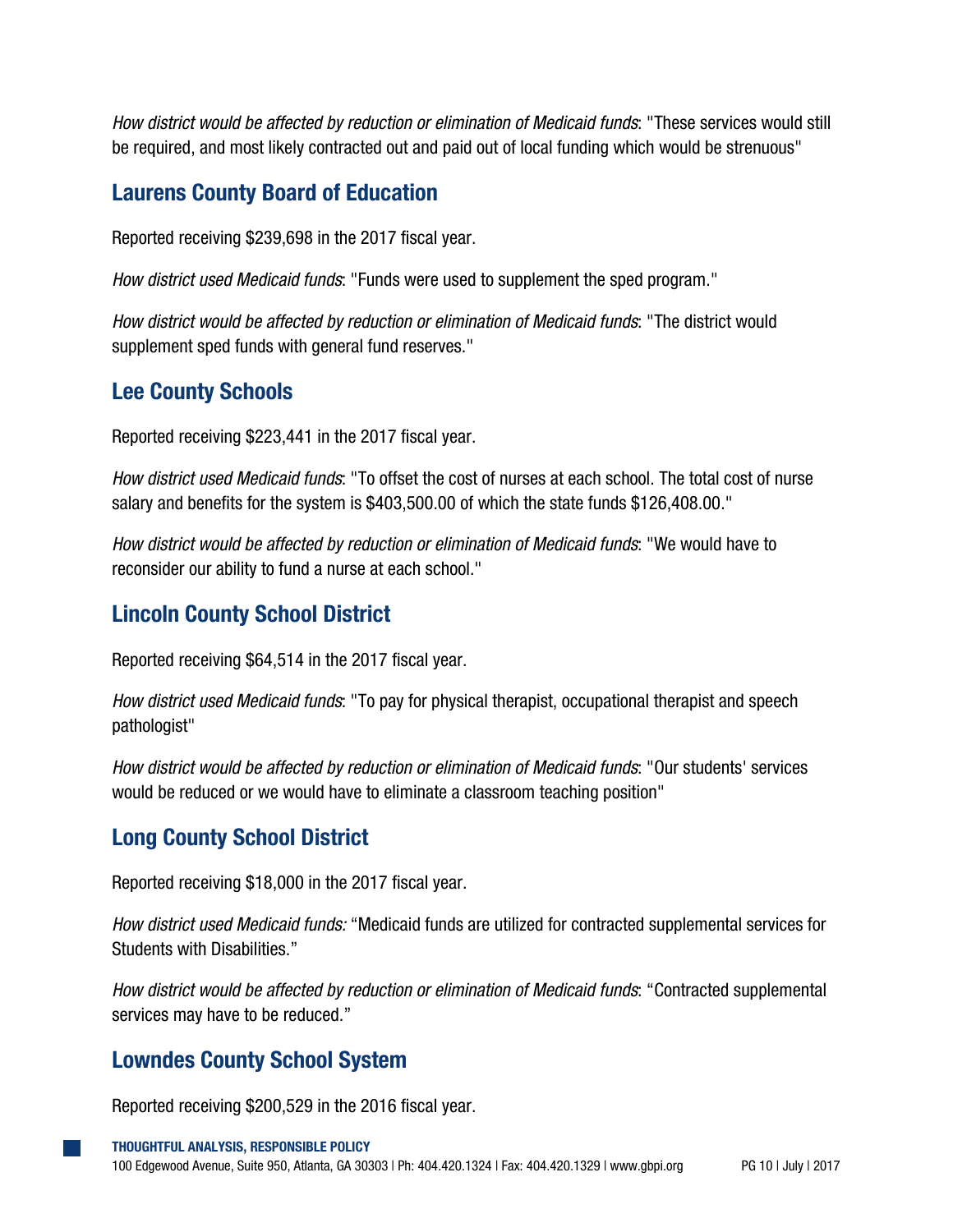*How district used Medicaid funds*: "To help defray nurses salaries and buy medical supplies"

*How district would be affected by reduction or elimination of Medicaid funds*: "Part of the nurses salaries would go unfunded as well as supplies"

#### **Lumpkin County Schools**

Reported receiving \$98,485 in the 2017 fiscal year.

*How district used Medicaid funds*: "Medicaid funds are placed in the general fund to pay for contracted and employee service providers as the total received will allow."

*How district would be affected by reduction or elimination of Medicaid funds*: "It is unlikely that the system could provide needed services at the current level for our students without incurring debt that would have to come from other program reductions"

#### **Madison County Schools**

Reported receiving \$261,513 in the 2017 fiscal year.

*How district used Medicaid funds*: "To supplement special education expenditures."

*How district would be affected by reduction or elimination of Medicaid funds*: "Loss of personnel and instructional materials."

#### **Meriwether County School System**

Reported receiving funds in the 2017 fiscal year, but did not provide additional data.

#### **Monroe County Board of Education**

Reported receiving \$144,602 in the 2017 fiscal year.

*How district used Medicaid funds*: "To help pay teacher salaries."

*How district would be affected by reduction or elimination of Medicaid funds*: "Local funds would have to cover those salaries."

#### **Newton County School System**

Did not provide additional data.

#### **Oconee County Schools**

Reported receiving \$250,000 in the 2017 fiscal year.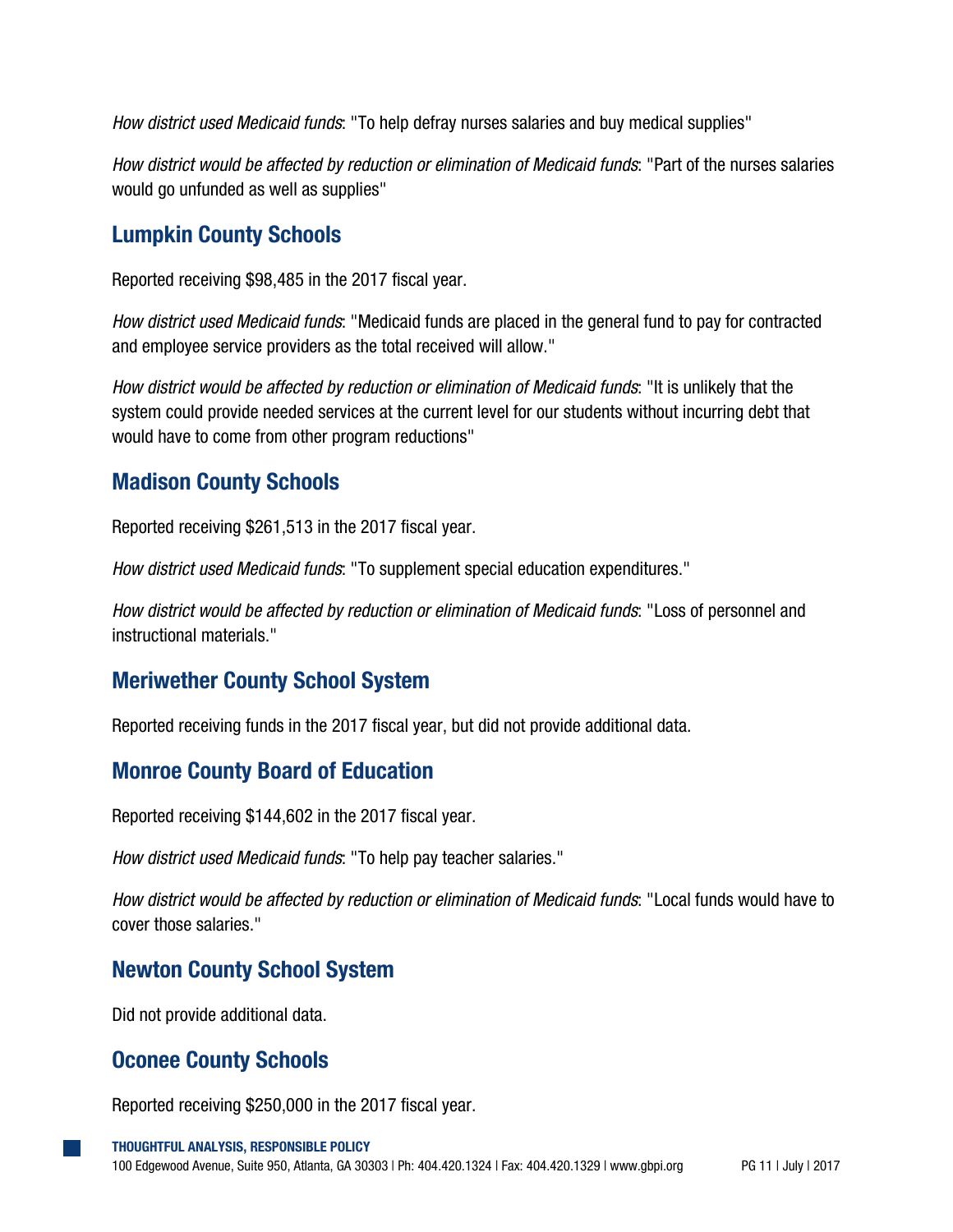*How district used Medicaid funds*: "Restructuring Medicaid to a per capita cap system will undermine our district's ability to provide our neediest children access to vital healthcare necessary to ensure they are able to succeed in school, early intervention programs and beyond. Medicaid is a cost-effective and efficient provider of essential health care services for children. School-based and early intervention Medicaid programs in particular serve as a lifeline to children who can't access critical healthcare and services outside of their program. Under this bill, the bulk of the costs for health care coverage would be shifted to the States even though health needs and costs of care for children will remain the same or increase. States and local communities will have to compensate for this federal disinvestment in our children's healthcare. If they cannot adequately make up the difference in federal funding, providers will be forced to cut eligibility, services, and benefits for children and youth. Critical supplies: Our district uses Medicaid reimbursement for critical supplies such as wheelchairs, therapeutic bicycles, hydraulic changing tables, walkers, lifts, and student-specific items that are necessary for each child to access curriculum as closely as possible to their peers without a disability. Replacing this equipment would be difficult if not impossible without Medicaid reimbursement.

Direct Services: Oconee County use Medicaid reimbursement to support the salaries and benefits of the staff performing eligible services. We use Medicaid funding to pay direct salaries for health professionals who provide services for children and youth. Cuts to Medicaid funding would impact program's ability to maintain employment for nurses, physical and occupational therapists, speech-language pathologists, social workers, psychologists, and many other critical personnel who ensure students with disabilities and other children and youth with a variety of educational needs are able to learn.

Schools and Early Intervention Programs Provide Critical Health Care for Children and Youth: A primary responsibility of schools and early intervention programs is to provide children and youth with a highquality education. Children cannot learn to their fullest potential with unmet health needs. As such, specialized instructional support personnel regularly provide critical health services to ensure all children are ready to learn and able to thrive alongside their peers. Schools deliver services effectively and efficiently since schools and early intervention programs are where children spend their days. Increasing access to healthcare services through Medicaid improves health care as well as educational outcomes for children and youth. Providing health and wellness services for children and youth in poverty and services that benefit children and youth with disabilities ultimately enables more children to become employable and attend higher education. Programs would stand to lose much of their funding for Medicaid under the current proposal. Programs currently receive roughly \$4 billion in Medicaid reimbursements each year. Under the current proposal, States would no longer have to consider schools and early intervention programs as eligible Medicaid providers, leaving programs with the same obligation to provide services for children and youth with disabilities under IDEA, but no Medicaid dollars to provide medically-necessary services. Programs would be unable to provide EPSDT to children and youth. Instead, screenings and treatment currently provided in schools and early intervention settings would have to be delivered in physicians' offices, which may be less accessible for families or in hospital emergency rooms where costs are much higher. Basic health screenings for vision, hearing, and mental health would no longer be possible, making these issues more difficult to address and more expensive to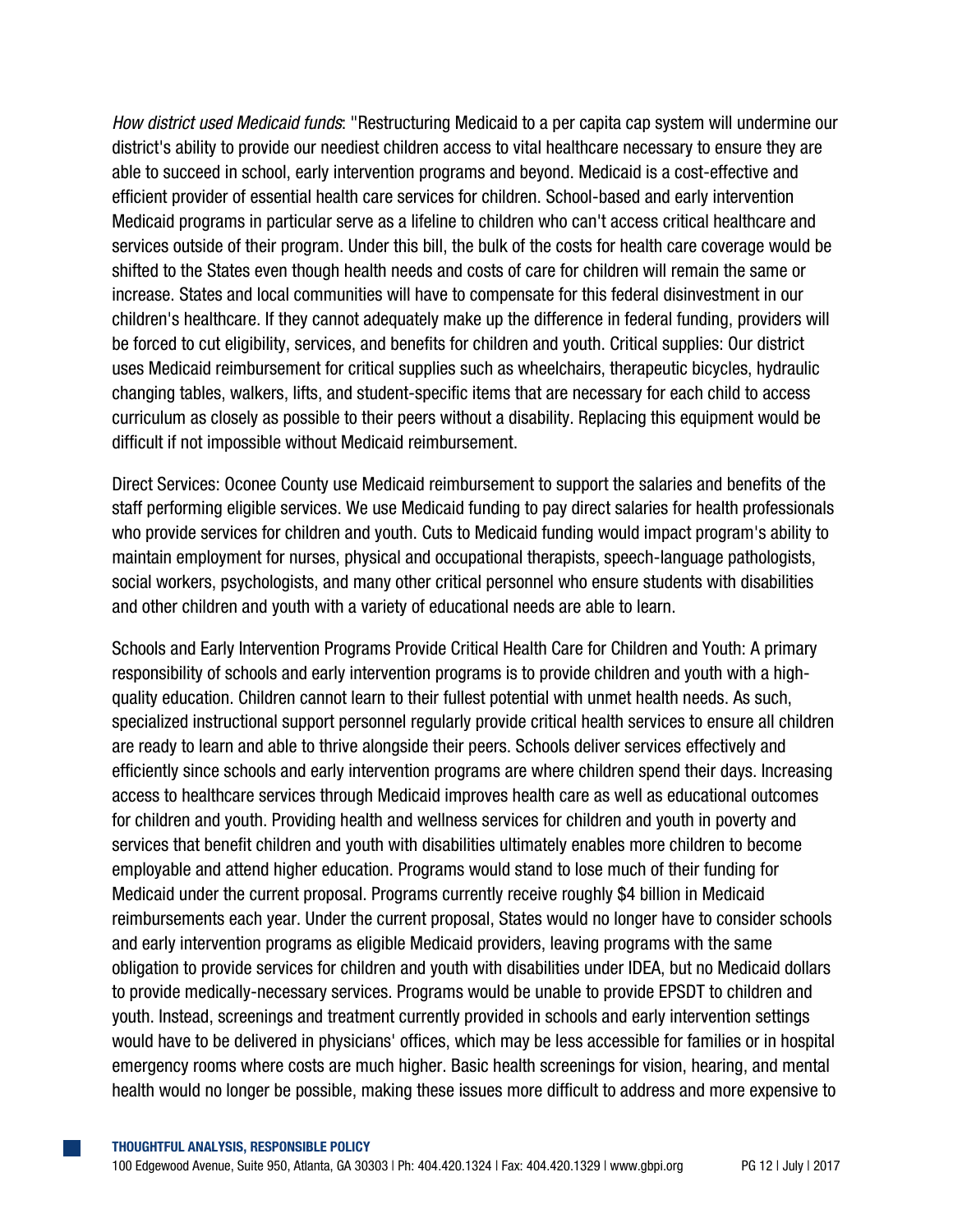treat. Moving health screenings out of programs also reduces access to early identification and treatment, resulting in more costly treatment down the road."

*How district would be affected by reduction or elimination of Medicaid funds*: "The Consequences of Medicaid Per Capita Caps Will Potentially Be Devastating for Children and Youth: Significant reductions to Medicaid spending could have devastating effects on children and youth, especially those with disabilities. Due to the underfunding of IDEA, programs rely on Medicaid reimbursements to ensure children and youth with disabilities have access to the supports and services they need to access a free appropriate public education, as required by federal law. Potential consequences of this critical loss of funds include: Fewer health services: Providing comprehensive physical and mental health services in programs improve accessibility for many children and youth, particularly in high needs and hard to serve areas such as rural and urban communities. In a 2017 survey of school district leaders, half indicated they have recently taken steps to increase Medicaid enrollment in their districts. Reduced funding for Medicaid would result in decreased access to critical healthcare for many children and youth. Cuts to general education: Cuts in Medicaid funding would require districts to divert funds from other educational programs to provide the services as required under IDEA. These funding reductions could result in program eliminations in other areas of the education system.

Job loss: Districts and early intervention programs use Medicaid reimbursement to support the salaries and benefits of the staff performing eligible services. We use Medicaid funding to pay direct salaries for health professionals who provide services for children and youth. Cuts to Medicaid funding would impact program's ability to maintain employment for nurses, physical and occupational therapists, speechlanguage pathologists, social workers, psychologists, and many other critical personnel who ensure students with disabilities and other children and youth with a variety of educational needs are able to learn.

Fewer critical supplies: Programs use Medicaid reimbursement for critical supplies such as wheelchairs, therapeutic bicycles, hydraulic changing tables, walkers, lifts, and student-specific items that are necessary for each child to access curriculum as closely as possible to their peers without a disability. Replacing this equipment would be difficult if not impossible without Medicaid reimbursement.

Fewer mental health supports: Seven out of ten students receiving mental health services receive these services at schools and early intervention programs. Cuts to Medicaid would further marginalize these critical services and leave children and youth without access to care.

Noncompliance with IDEA: Given the failure to commit federal resources to fully fund the IDEA, Medicaid reimbursement serves as a critical funding stream to help programs provide the specialized instructional supports children and youth with disabilities need to be educated with their peers."

#### **Paulding County School District**

Reported receiving \$406,917 in the 2016 fiscal year.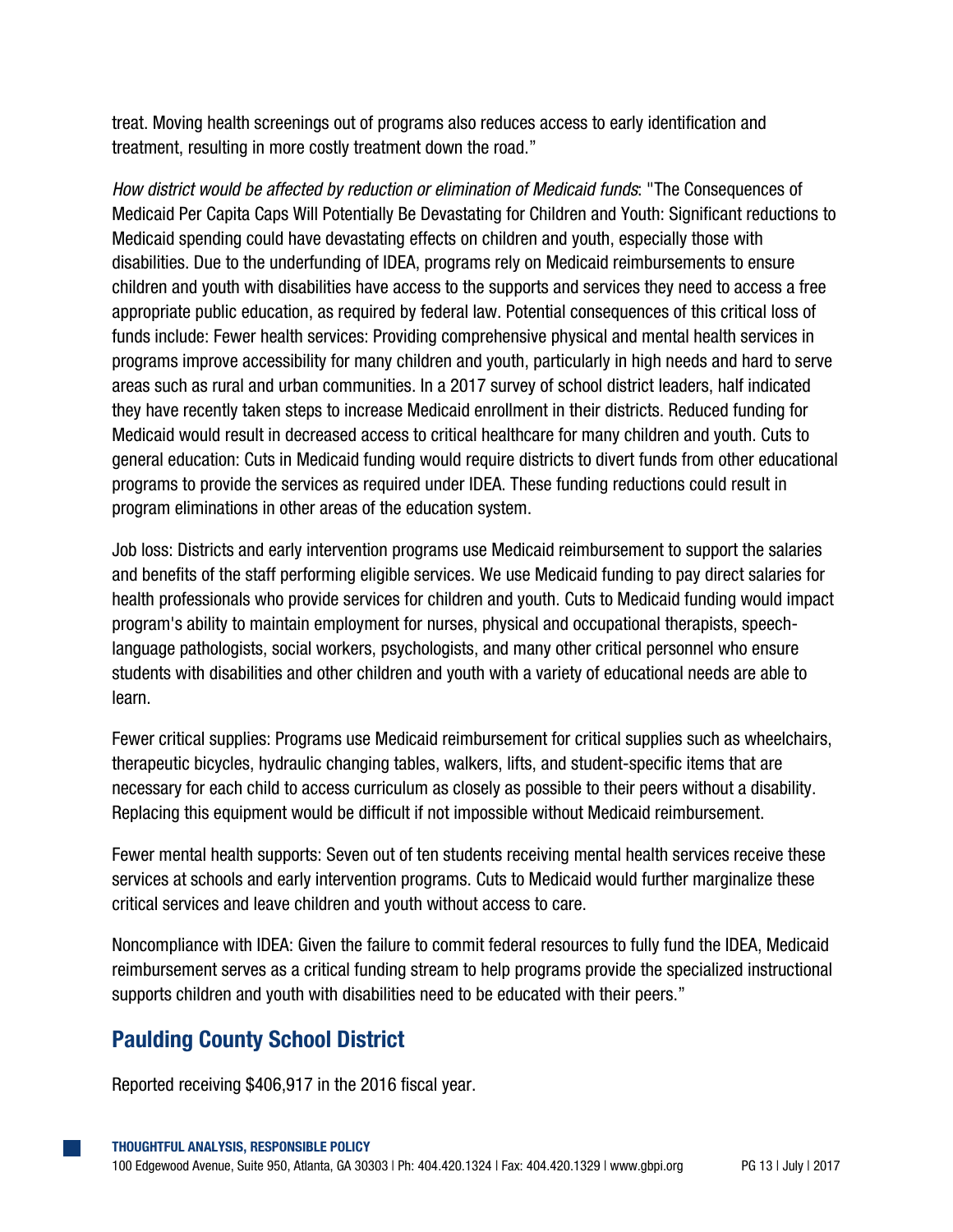*How district used Medicaid funds*: "Medicaid funds were used to provide necessary services to Special Education students. Expenditures included but are not limited to contracted nurses, psychologists, contracted speech therapists and occupational therapists. These services are evaluated and monitored through the student's IEP."

*How district would be affected by reduction or elimination of Medicaid funds*: "If Medicaid funds were reduced or eliminated, the quality of the services provide to the Special Education students would be reduced. It would be difficult to achieve the goals set in the student's IEP and provide them the best care in their education."

## **Pierce County School District**

Reported receiving \$92,514 in the 2017 fiscal year.

*How district used Medicaid funds*: "Medicaid funds are used to help fund expenses related to school nurses. Our Board of Education puts the health and safety of our students first. Due to the daily needs of most students and the significant health needs of many of our student the Board elected to provide a registered nurse in each school. The funding provided by the state is inadequate to provide nursing services at the level our Board believes is necessary. Medicaid funds are used to help offset the cost of additional RN level nursing staff."

*How district would be affected by reduction or elimination of Medicaid funds*: "A reduction or elimination of these funds would have a negative impact on our students and our district. Potentially we might have to reduce the nursing services we provide for our students."

#### **Putnam County Schools**

Reported receiving \$150,000 in the 2017 fiscal year.

*How district used Medicaid funds*: "The funds were used to pay for services for our special needs students that included but not limited to nursing services, interpreting services, deaf teacher services, and other specific needs of our students."

*How district would be affected by reduction or elimination of Medicaid funds*: "Any time funds available to a district are reduced, an adjustment in expenditures or raise local taxes has to occur. In most cases those fund -specific expenditures or other alternative expenditures have to be eliminated."

#### **Schley County Schools**

Reported receiving \$22,953 in the 2017 fiscal year.

*How district used Medicaid funds*: "To reimburse OT, PT, Speech"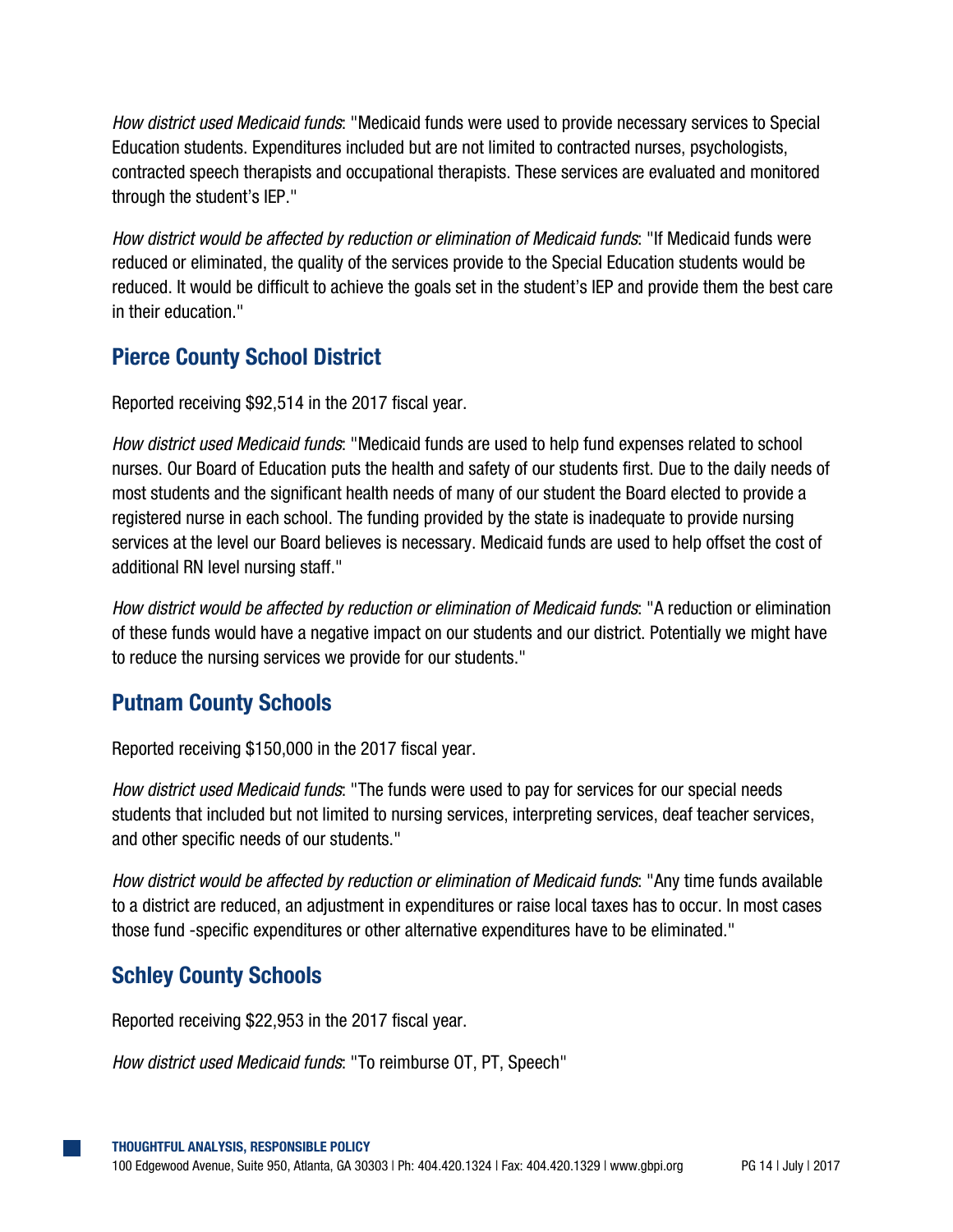*How district would be affected by reduction or elimination of Medicaid funds*: "We would have to take the money from other programs."

#### **Taylor County Schools**

Reported receiving \$59,000 in the 2017 fiscal year.

*How district used Medicaid funds*: "We use the funds to help provide services for our Special Education Students."

*How district would be affected by reduction or elimination of Medicaid funds*: "We wouldn't be able to provide much needed services to our students."

## **Thomas County Schools**

Reported receiving \$540,000 in the 2017 fiscal year.

*How district used Medicaid funds*: "General fund revenues, not allocated to any specific purpose. The revenue is used to balance the budget; therefore, a portion of the Medicaid revenue is used to offset all general fund expenses."

*How district would be affected by reduction or elimination of Medicaid funds*: "Loss of funds would result in a local property tax increase."

## **Thomaston Upson Board of Education**

Reported receiving \$145,852 in the 2017 fiscal year.

*How district used Medicaid funds*: "Thomaston-Upson Schools uses Medicaid funds to reimburse the district for additional expenses regarding speech/language, occupational therapy, physical therapy, and other health or communication-based services for students. Medicaid funds are also used to provide supplements to retain highly qualified, effective Speech-Language Pathologists."

*How district would be affected by reduction or elimination of Medicaid funds*: "Reduction in Medicaid funding would significantly affect our district's ability to provide quality and intensive speech/language, occupational therapy, physical therapy, and other health or communication-based services for students. Reduction or elimination would also hinder our district's ability to remain competitive in recruiting and retaining highly qualified, experienced, and effective SLP, OT, and PT therapists."

#### **Thomasville City Schools**

Reported receiving \$259,173 in the 2017 fiscal year.

*How district used Medicaid funds*: "To offset Special Education needs for students; clinic supplies"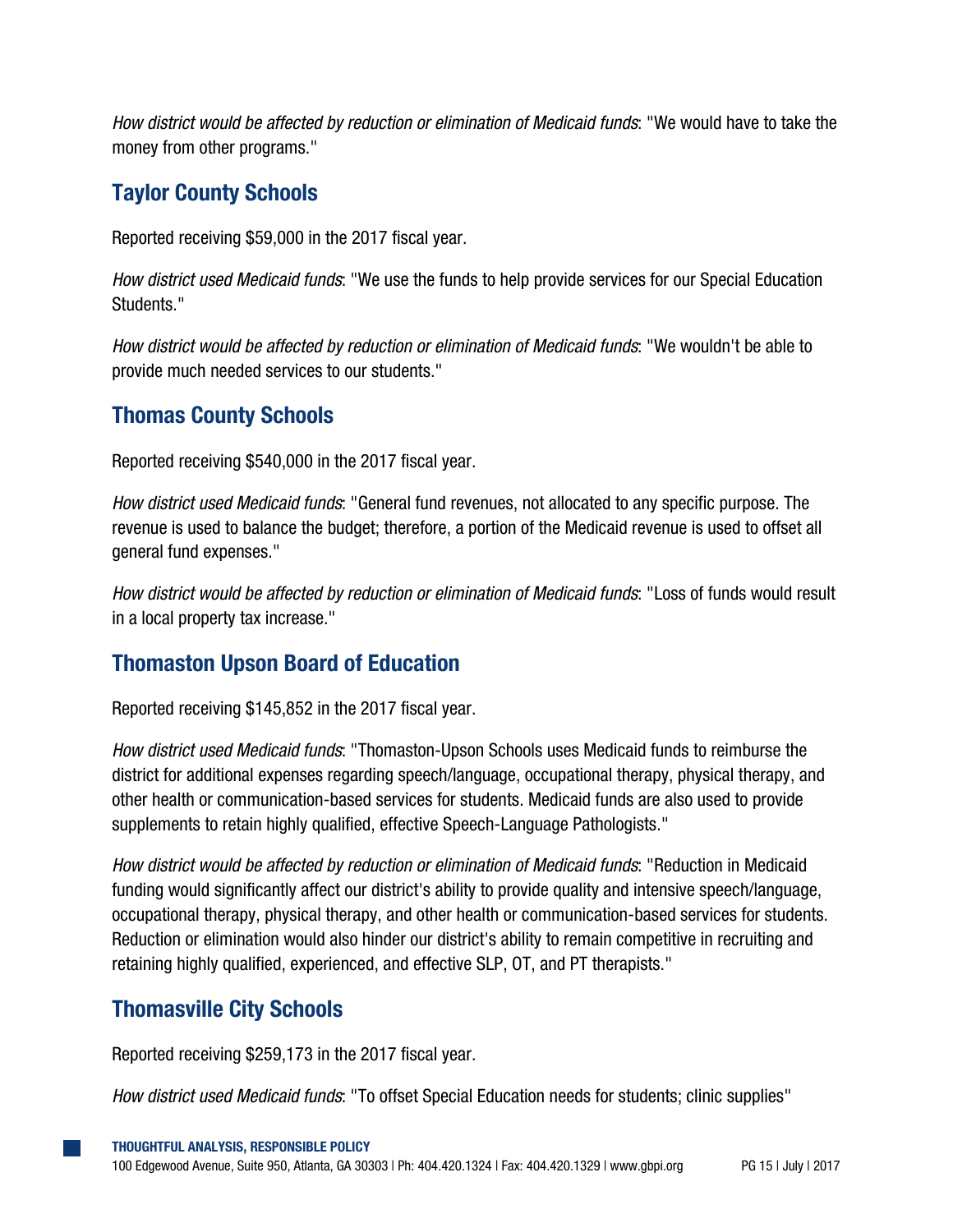*How district would be affected by reduction or elimination of Medicaid funds*: "We would have to eliminate some of the supplies that we purchase for special education students to meet their physical needs. Additionally, our school-based clinics would have fewer supplies to serve students with medical needs"

#### **Treutlen County Schools**

Reported receiving \$63,242 in the 2016 fiscal year.

*How district used Medicaid funds:* "OT/PT Medicaid Reimbursement, Sp Ed Director's Salary - GAACE"

*How district would be affected by reduction or elimination of Medicaid funds*: "We would have to pull funding from other sources which are extremely limited."

#### **Troup County School District**

Reported receiving \$500,000 in the 2016 fiscal year.

*How district used Medicaid funds*: "Personnel expenses, supplies"

*How district would be affected by reduction or elimination of Medicaid funds*: "Reduction of positions"

#### **Union County Schools**

Reported receiving \$39,766 in the 2017 fiscal year.

*How district used Medicaid funds*: "To supplement Special Education services and supplies for students with disabilities."

#### **Vidalia City Schools**

Reported receiving \$50,000 in the 2018 fiscal year.

*How district used Medicaid funds*: "Offset other cost not fully funded by the State"

*How district would be affected by reduction or elimination of Medicaid funds*: "Potentially eliminating other budgetary items"

#### **Walker County Schools**

Reported receiving \$460,095 in the 2016 fiscal year.

*How district used Medicaid funds*: "These funds flow into our general fund to help off set the high cost of special education and other instructional programs for all students. These funds help fill the gap left by reductions due to the amended formula adjustment."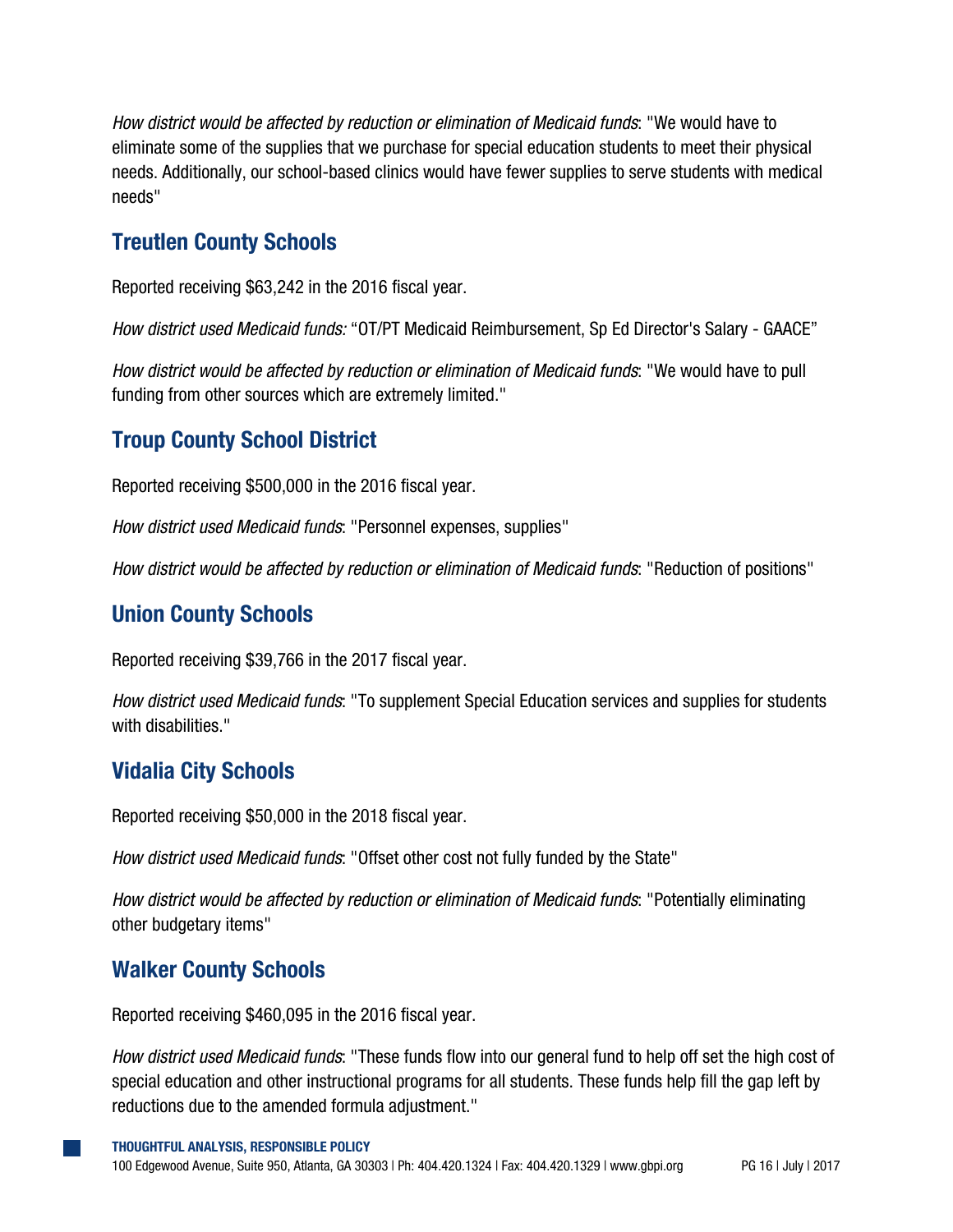*How district would be affected by reduction or elimination of Medicaid funds*: "The district would need to consider cuts that we have utilized in the past when austerity was higher -- furlough days, reductions in staff, larger class sizes, etc. -- to off set the loss of revenue. An increase in the local millage rate would also be an option to off set this loss."

#### **Walton County Schools**

Reported receiving \$213,000 in the 2001 fiscal year.

*How district used Medicaid funds*: "The Medicaid funds were placed in general operation budget. The general operating funds off set shortfalls to federal and state special education funds."

*How district would be affected by reduction or elimination of Medicaid funds*: "The system would need to come up with the additional money to fund the programs listed above."

#### **White County Schools**

Reported receiving \$86,000 in the 2017 fiscal year.

*How district used Medicaid funds*: "Support students with disabilities"

*How district would be affected by reduction or elimination of Medicaid funds*: "Services would suffer"

## **Districts Not Receiving Medicaid Funds**

Bartow County Schools Ben Hill County School District Burke County Board of Education Cartersville School System Chattahoochee County Schools Chickamauga City Schools Columbia County School District DeKalb County School District Dougherty County School System Fayette County Schools